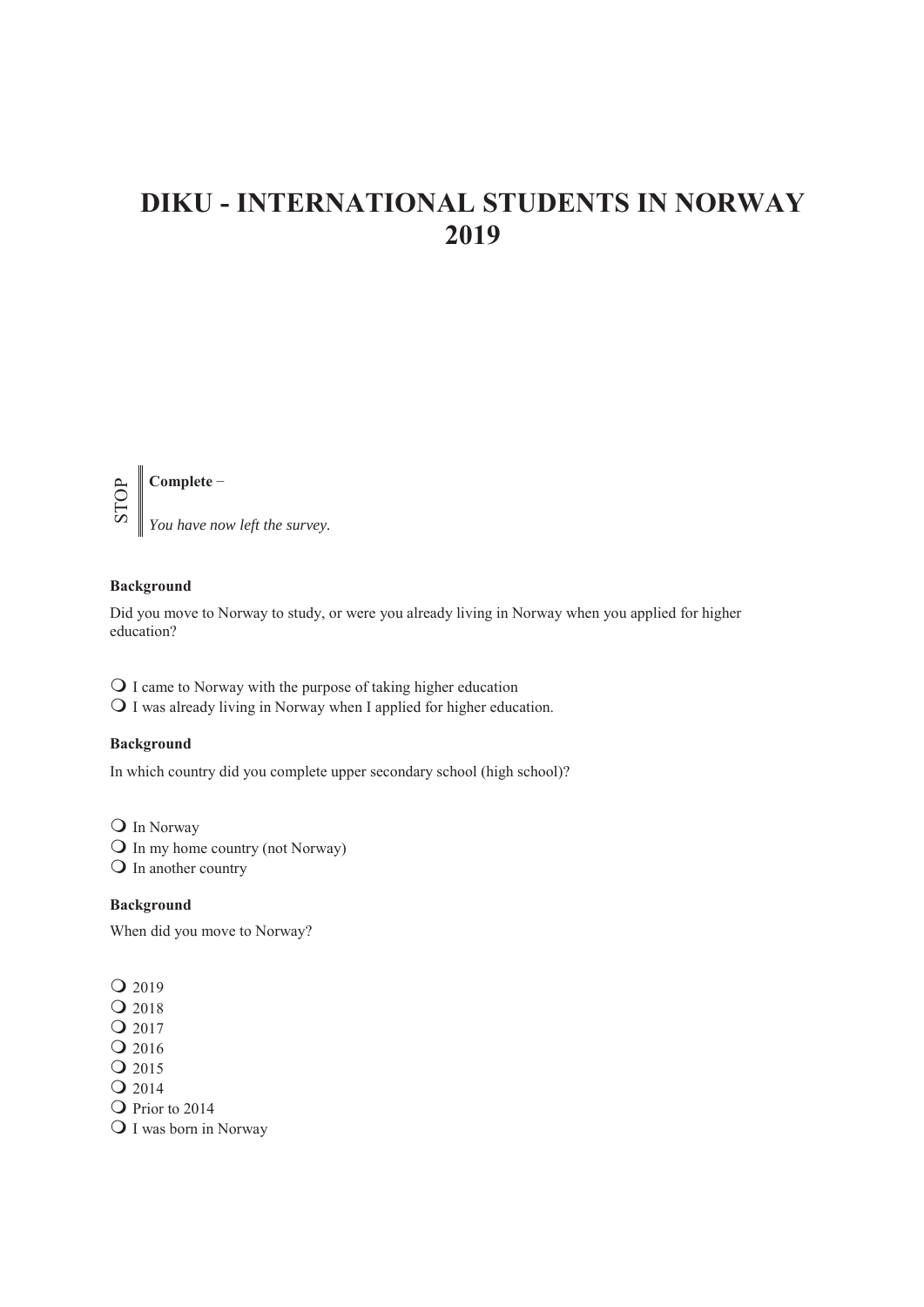# STOP  $\mathbb{C}$  Complete  $\mathbb{-}$

*Thank you for contributing to our survey, your input is valuable to us.*

# **Background**

What is your parents' highest level of completed education?

|                                                                    | Mother or other<br>guardian | Father or other<br>guardian |
|--------------------------------------------------------------------|-----------------------------|-----------------------------|
| No formal education completed                                      |                             |                             |
| Primary education (elementary school)                              |                             |                             |
| Secondary education (high school, vocational training,<br>$etc.$ ) |                             |                             |
| Higher education (university, college)                             |                             |                             |
| I don't know                                                       |                             |                             |

## **Background**

What is your current field of study?

- **Q** Arts and humanities
- Q Economics and business studies
- $\bigcirc$  Health and care
- Law and social sciences
- O Natural sciences and technology
- Pedagogy and teaching

#### **Information sources**

Please think back to when you started to consider studying abroad. Where did you seek information about study possibilities abroad?

*Choose all relevant answers.* 

 $\Box$  Web search (google or similar)

- **I**nstagram
- **O** YouTube
- □ Facebook
- $\Box$  Student fair(s)
- $\Box$  Education agent(s)
- $\Box$  Other students
- $\Box$  Other, please specify:

## **Information sources**

Did you use any of the following information sources when searching for information about study possibilities in Norway?

*Choose all relevant answers.* 

- The website www.studyinnorway.no
- Study in Norway on Facebook
- $\Box$  Study in Norway on Instagram
- Study in Norway on YouTube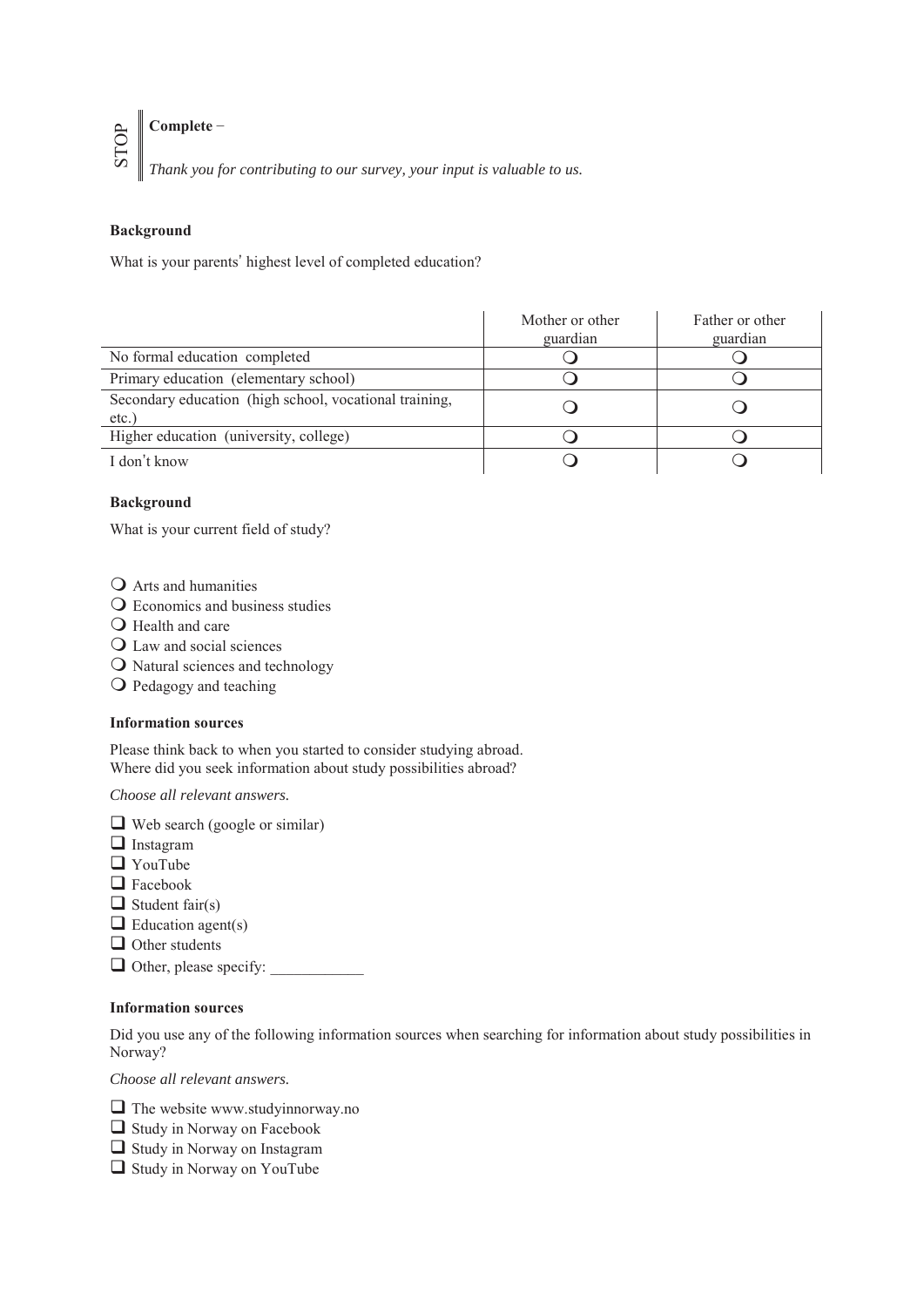$\Box$  The website of your current institution in Norway

#### **Information sources**

To what extent do you agree or disagree with the following statement: I found this channel to be useful when looking for information about study possibilities in Norway.

|                                                      | 1 Strongly<br>disagree | 2 Disagree | 3 Neither agree<br>nor disagree | 4 Agree | 5 Strongly<br>agree |
|------------------------------------------------------|------------------------|------------|---------------------------------|---------|---------------------|
| The website<br>www.studyinnorway.no                  |                        |            |                                 |         |                     |
| Study in Norway on Facebook                          |                        |            |                                 |         |                     |
| Study in Norway on Instagram                         |                        |            |                                 |         |                     |
| Study in Norway on YouTube                           |                        |            |                                 |         |                     |
| The website of your current<br>institution in Norway |                        |            |                                 |         |                     |

#### **Motivations and preconditions**

What was your primary motivation for choosing study destination?

*Choose the answer that fits best.* 

- Q I wanted to study abroad
- Q I wanted to study in northern Europe
- Q I wanted to study in Norway
- I wanted to study at my current university/college

#### **Motivations and preconditions**

Was Norway your first-choice country to study abroad?

 Yes O No

#### **Motivations and preconditions**

Among the following alternatives, please indicate the most important reason(s) for your decision to study in Norway.

*Choose no more than 3 answers.* 

- $\Box$  The quality of the education
- Work opportunities after studies
- Norwegian nature
- Norwegian language/culture
- $\Box$  Peaceful and safe society
- $\Box$  Technologically advanced country
- $\Box$  High standard of living
- **D** Developed democracy
- $\Box$  Family and/or friends living in Norway
- $\Box$  Other, please specify:

# **Motivations and preconditions**

How important were the following factors for your decision to study in Norway?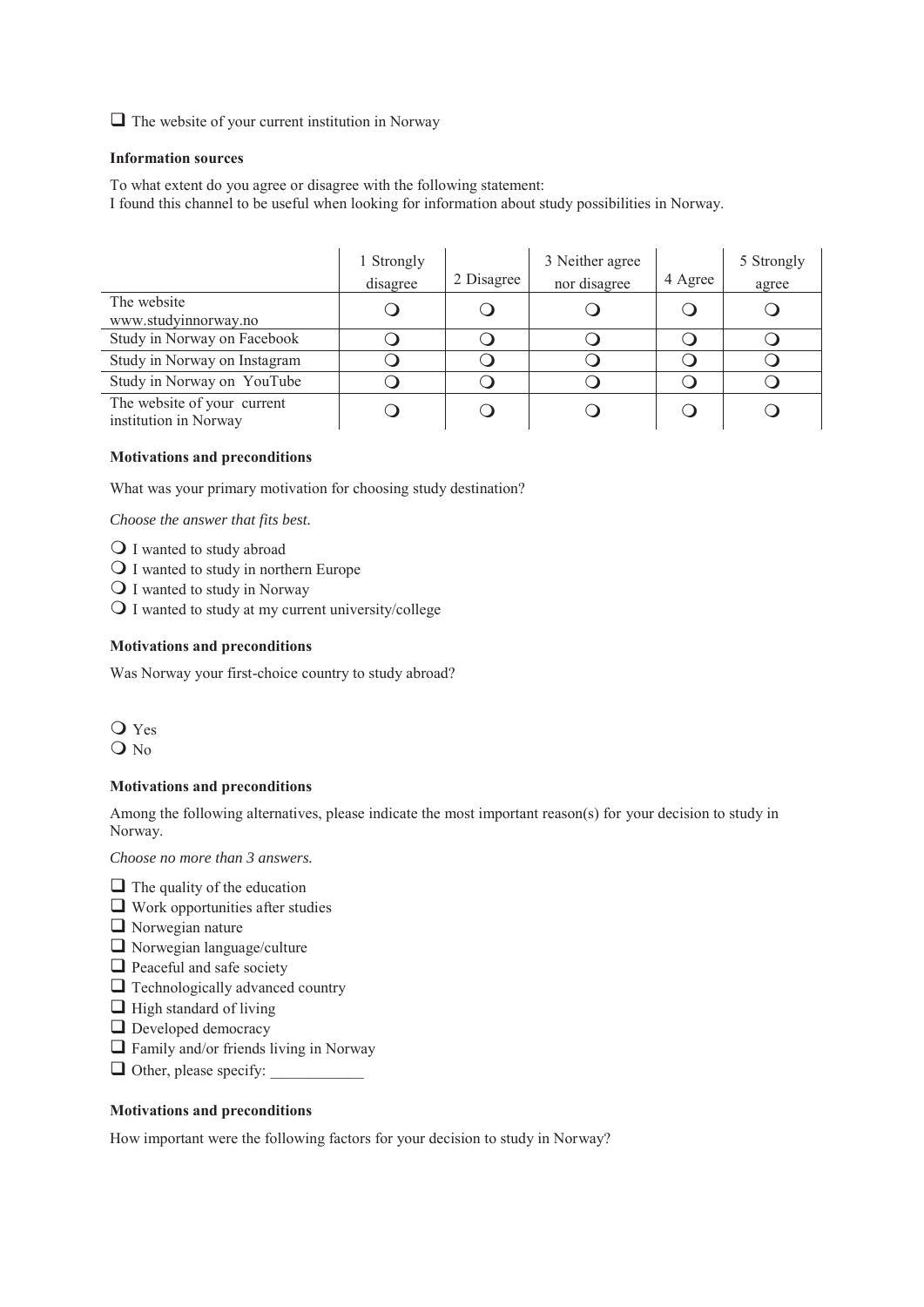|                                                                                      | 1 Not at all<br>important | 2 Slightly<br>important | 3 Moderately<br>important | 4 Important | 5 Very<br>important |
|--------------------------------------------------------------------------------------|---------------------------|-------------------------|---------------------------|-------------|---------------------|
| The availability of courses<br>taught in English                                     |                           |                         |                           |             |                     |
| The recognition of Norwegian<br>education (study points,<br>diplomas) outside Norway |                           |                         |                           |             |                     |
| No tuition fee                                                                       |                           |                         |                           |             |                     |
| Availability of financial<br>support to study in Norway                              |                           |                         |                           |             |                     |
| The possibility to work during<br>studies                                            |                           |                         |                           |             |                     |

# **Motivations and preconditions**

During the time you prepared for your studies in Norway, did you experience any problems with the following?

|                                                                                                                                    | 1 Many<br>fewer<br>problems<br>than<br>expected | 2 Fewer<br>problems<br>than<br>expected | 3 As<br>expected | 4 More<br>problems<br>than<br>expected | 5 Many<br>more<br>problems<br>than<br>expected | <b>Not</b><br>relevant |
|------------------------------------------------------------------------------------------------------------------------------------|-------------------------------------------------|-----------------------------------------|------------------|----------------------------------------|------------------------------------------------|------------------------|
| Passing the English<br>language proficiency test<br>(e.g. TOEFL etc.)                                                              | $\bigcirc$                                      | $\bigcirc$                              | $\bigcirc$       | $\bigcirc$                             | $\bigcirc$                                     | $\Omega$               |
| Getting a letter of<br>acceptance from the<br>Norwegian university or<br>college                                                   | $\bigcirc$                                      | $\mathsf{O}$                            | ∩                | $\bigcirc$                             | Q                                              |                        |
| Communicating with and<br>receiving sufficient<br>information from the<br>Norwegian university or<br>college                       | ∩                                               | $\Omega$                                | ∩                | O                                      | ∩                                              |                        |
| Getting course credits from<br>my home university or<br>college accepted                                                           | $\bigcirc$                                      | $\bigcirc$                              | ∩                | $\bigcirc$                             | ∩                                              |                        |
| Obtaining a study permit                                                                                                           | $\bigcirc$                                      | $\bigcirc$                              | $\bigcirc$       | $\bigcirc$                             | $\bigcirc$                                     | $\bigcirc$             |
| Providing proof to the<br>Norwegian government that<br>I have sufficient funding to<br>study in Norway                             | ∩                                               | $\Omega$                                | ∩                | O                                      | ∩                                              |                        |
| Providing proof to the<br>immigration office that I<br>intend to return to my home<br>country upon the<br>completion of my studies | $\Omega$                                        | $\mathsf{O}$                            | ∩                | $\bigcirc$                             | ∩                                              |                        |
| Arranging transfer of<br>money from my home<br>country                                                                             | $\bigcirc$                                      | $\bigcirc$                              | $\mathbf C$      | $\bigcirc$                             | ∩                                              |                        |
| Arranging for a place to<br>live                                                                                                   | $\bigcirc$                                      | $\bigcirc$                              | $\bigcirc$       | $\bigcirc$                             | O                                              | $\Omega$               |

# **Motivations and preconditions**

Did you experience any other problems in this process?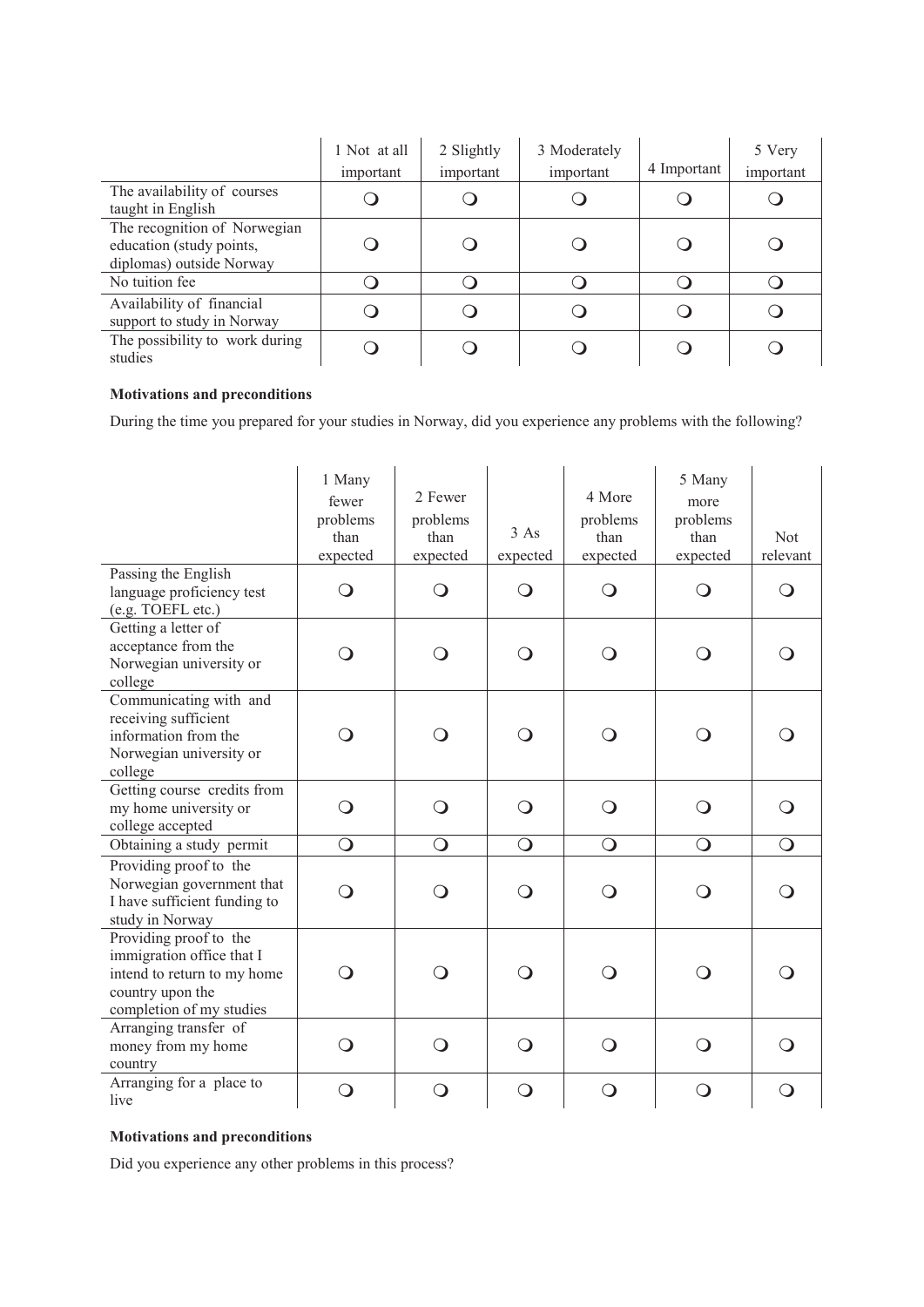$\bigcirc$  Yes. Please specify briefly:

O No

# **Motivations and preconditions**

Was your present university/college in Norway your first choice of institution?

 Yes  $Q$ <sub>No</sub>

#### **Motivations and preconditions**

How many Norwegian universities/colleges did you apply to (including your current institution)?

 $\overline{O}1$ 

 $Q<sub>2</sub>$ 

 $Q_3$ 

 $\Omega$  4 or more

## **Motivations and preconditions**

Please indicate the most important reason(s) for your decision to study at your university/college

*Choose no more than 5 answers.* 

- $\Box$  The quality of the research at the university/college
- $\Box$  The quality of the education at the university/college
- $\Box$  The possibility to study a particular course or subject
- $\Box$  The prestige of a degree/diploma/transcript from this university/college
- $\Box$  The possibility for internship/traineeship as part of the education
- $\Box$  The international ranking of this university/college
- $\Box$  Good facilities (labs, libraries, etc.)
- $\Box$  Campus with international student population
- Quick and positive response when contacting institution
- $\Box$  Simple admission procedures
- $\Box$  My home university/college has an exchange agreement with the Norwegian institution
- $\Box$  Recommendation from current/former student(s)
- Recommendation from teachers/academic staff at home institution
- $\Box$  Factors associated with the location of this university/college (city, nature, climate, proximity to my country,
- etc.)

 $\Box$  Family/friends nearby

#### **Motivations and preconditions**

What are your most important sources of funding while studying in Norway?

*Choose no more than three.* 

- Norwegian grant/scholarship/loan
- Erasmus or other EU grant/scholarship/loan
- $\Box$  Home country or other international grant/scholarship/loan
- $\Box$  Part time work/employment during study
- $\Box$  Personal and/or family resources
- $\Box$  Other; please specify: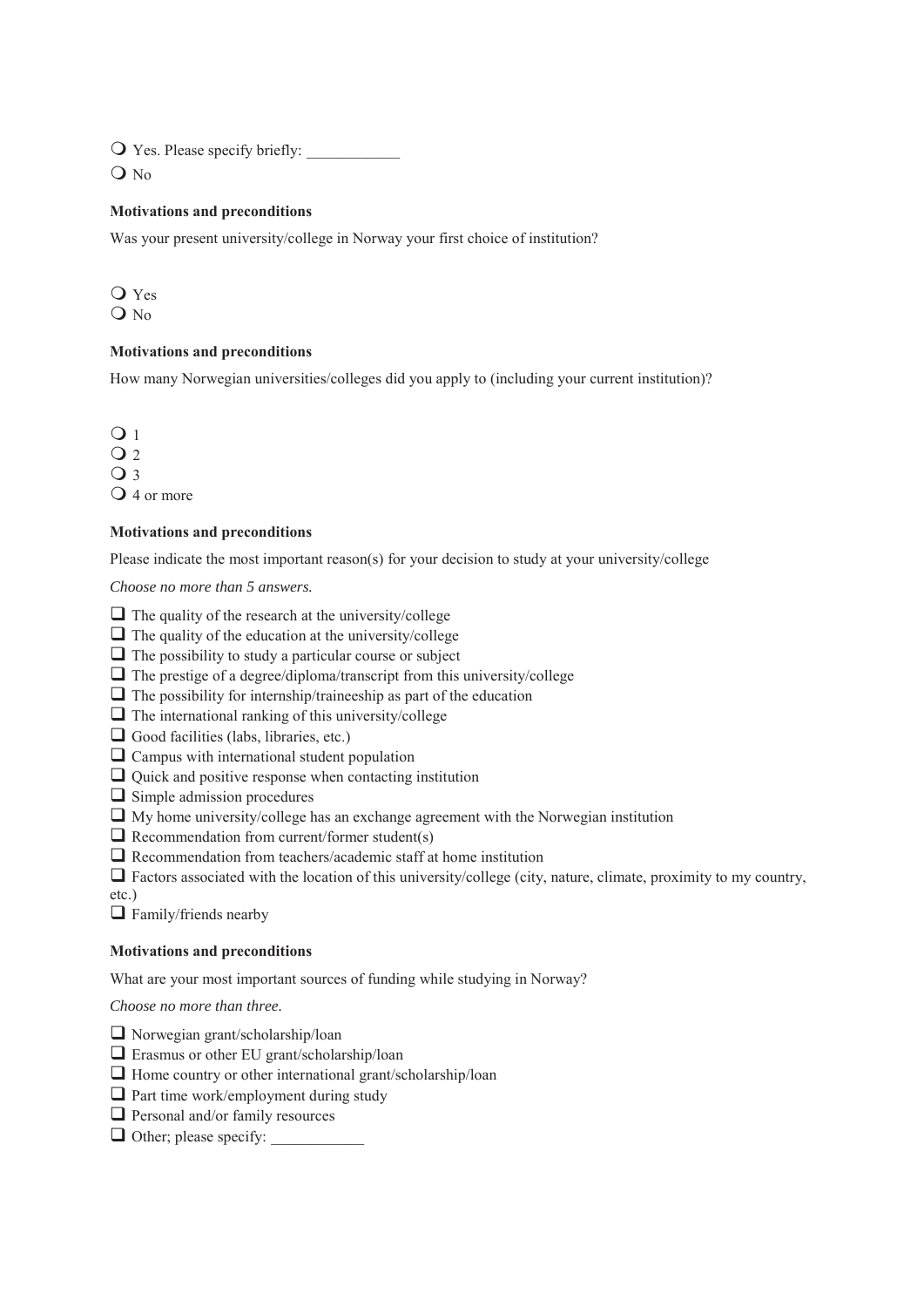## **Motivations and preconditions**

If you have a paid job, please indicate how many hours you work on average per week.

*Use whole numbers only.* 

 $\bigcirc$  Hours per week:

 $\bigcirc$  I don't have a paid job

# **Time spent on academic activities**

Indicate how many hours per week, on average, you spend on

*Use whole numbers only.* 

|                                                                                          | Hours per |
|------------------------------------------------------------------------------------------|-----------|
|                                                                                          | week      |
| Learning activities organized by the institution (including all teaching and counselling |           |
| sessions, plus internships                                                               |           |
| Independent study (assigned readings, assignments, group work with other students, etc.) |           |

# **Satisfaction with teaching and academic counselling**

How satisfied or dissatisfied are you with:

|                                                                                                | 1 Very<br>dissatisfied | 2 Dissatisfied | 3 Neither<br>satisfied nor<br>dissatisfied | 4 Satisfied | 5 Very<br>satisfied |
|------------------------------------------------------------------------------------------------|------------------------|----------------|--------------------------------------------|-------------|---------------------|
| The academic staff's ability to<br>make their teaching engaging                                |                        |                |                                            |             |                     |
| The academic staff's ability to<br>help you comprehend complex or<br>difficult subject matters |                        |                |                                            |             |                     |
| How well the teaching covers<br>the curriculum                                                 |                        |                |                                            |             |                     |
| The academic staff's ability to<br>give constructive feedback on<br>your work                  |                        |                |                                            |             |                     |
| The guidance academic staff<br>give you in your academic work                                  |                        |                |                                            |             |                     |
| The academic staff's ability to<br>teach in English                                            |                        |                |                                            |             |                     |

## **Satisfaction with teaching and academic counselling**

Do you agree or disagree with the following statements regarding workload and formal requirements?

|                                                                                       | 1 Strongly<br>disagree | 2 Disagree | 3 Neither agree<br>nor disagree | 4 Agree | 5 Strongly<br>agree |
|---------------------------------------------------------------------------------------|------------------------|------------|---------------------------------|---------|---------------------|
| The amount of time for teaching and<br>other organized activities is too great        |                        |            |                                 |         |                     |
| The volume of required reading<br>(curriculum) is too great                           |                        |            |                                 |         |                     |
| Required submissions for own<br>written work is too demanding                         |                        |            |                                 |         |                     |
| It is difficult to understand the<br>formal requirements for exams and<br>submissions |                        |            |                                 |         |                     |
| I have to work hard to achieve the                                                    |                        |            |                                 |         |                     |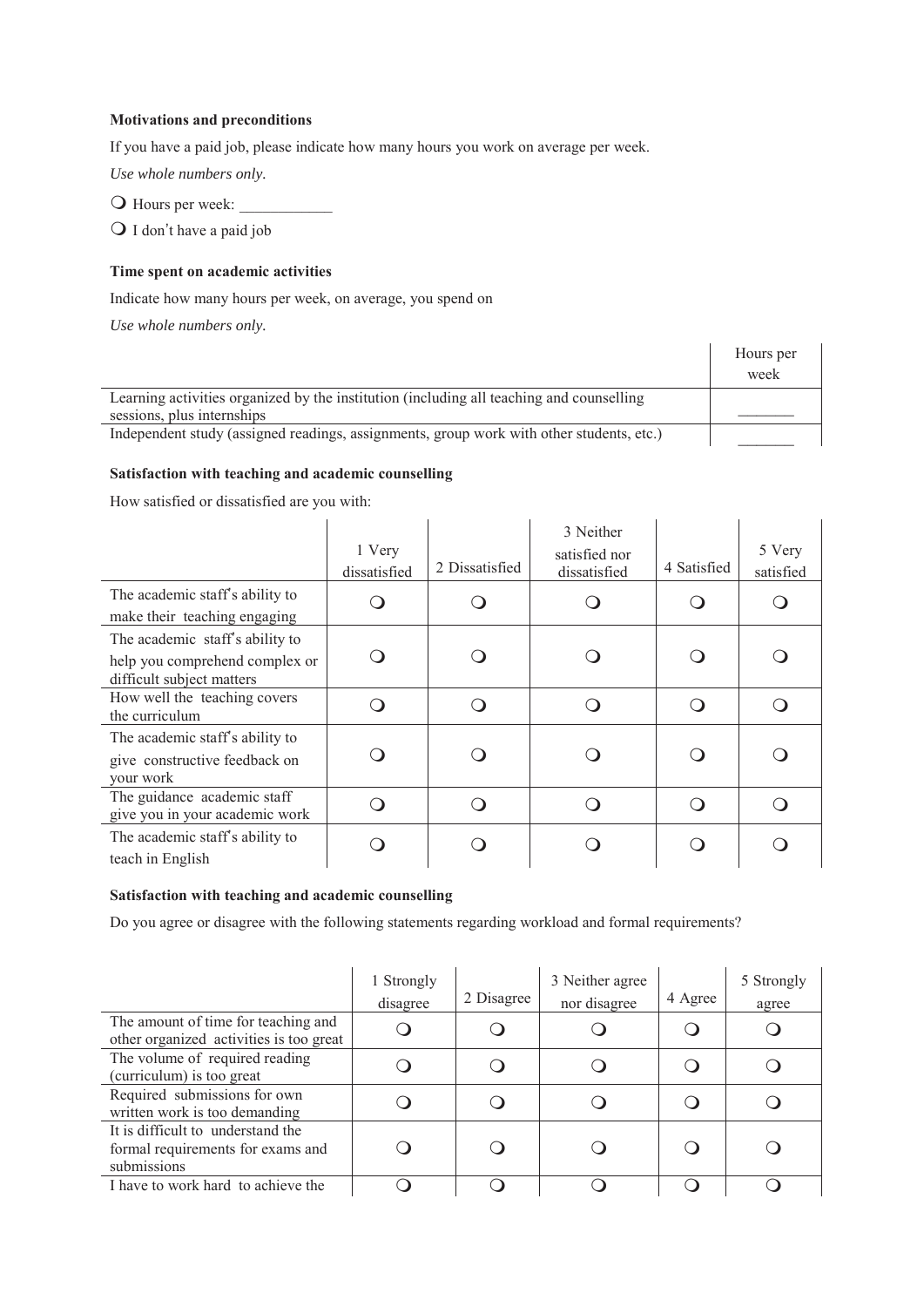|                 | . Strongly |            | 3 Neither agree |         | 5 Strongly |
|-----------------|------------|------------|-----------------|---------|------------|
|                 | disagree   | 2 Disagree | nor disagree    | 4 Agree | agree      |
| grades I aim at |            |            |                 |         |            |

## **Satisfaction with teaching and academic counselling**

What goals do you have concerning your grades?

**O** Merely passing

- O Below average
- Average

Above average

Well above average

# **Satisfaction with teaching and academic counselling**

How satisfied are you with your own learning outcome so far, concerning:

|                                                      | 1 Very<br>dissatisfied | 2 Dissatisfied | 3 Neither satisfied<br>nor dissatisfied | 4 Satisfied | 5 Very<br>satisfied |
|------------------------------------------------------|------------------------|----------------|-----------------------------------------|-------------|---------------------|
| Theoretical knowledge                                |                        |                |                                         |             |                     |
| Knowledge of scientific<br>work methods and research |                        |                |                                         |             |                     |
| Experience with research and<br>development work     |                        |                |                                         |             |                     |
| Discipline- or profession-<br>specific skills        |                        |                |                                         |             |                     |
| Critical thinking and<br>reflection                  |                        |                |                                         |             |                     |
| Cooperative skills                                   |                        |                |                                         |             |                     |
| Communication skills                                 |                        |                |                                         |             |                     |
| Innovative thinking                                  |                        |                |                                         |             |                     |
| Ability to work<br>independently                     |                        |                |                                         |             |                     |

## **Satisfaction with teaching and academic counselling**

Compared to your home institution, how will you rate the academic level of your Norwegian exchange institution?

**O** Much lower

Q Lower

- Q About the same
- **O** Higher
- **O** Much higher

 $\bigcirc$ 

Q I don't know

#### **Contact with working life**

Is contact with working life integrated in your current studies?

 $\Box$  Yes, through internships

Yes, through project work (thesis work, research project, etc.)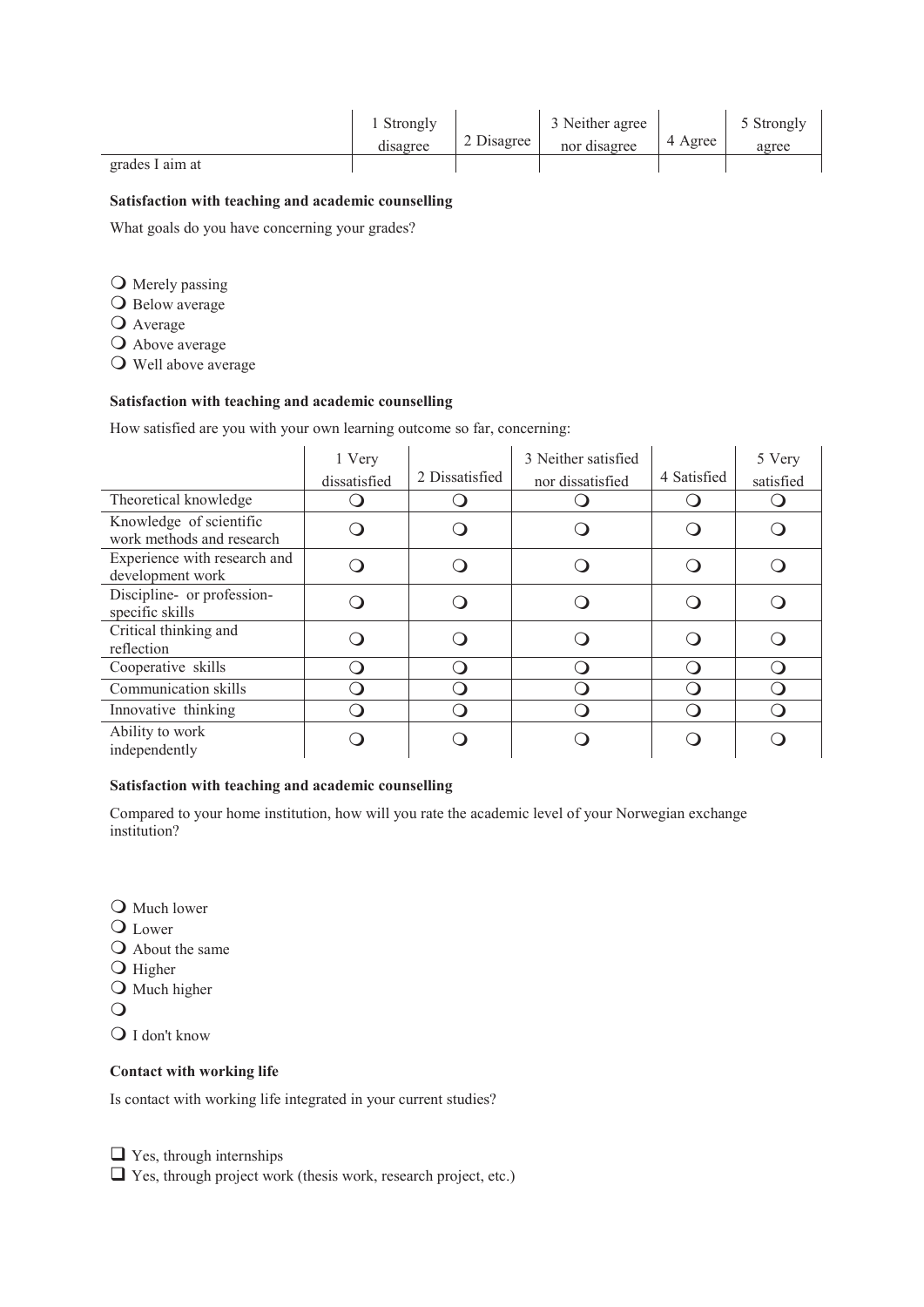$\Box$  Yes, through other activities  $Q$  No  $\bigcirc$  I don't know

## **Contact with working life**

Have you had, or will you have an internship/traineeship as part of your studies in Norway (does not include part time work outside the studies)?

■ Yes, I have had ■ Yes, I will have  $Q$  N<sub>0</sub>  $\overline{O}$  I don't know

# **Contact with working life**

What was the duration of the internship/traineeship?

Q Less than a month

Q 1-2 months

O More than two months

## **Contact with working life**

In what sector did your internship/traineeship take place?

Agriculture, aquaculture, fishing, and forestry

- Q Construction
- Cultural enterprises, entertainment
- Education and research
- Energy, oil, and gas
- Finance, banking, and insurance
- O Health care and social services
- Hotels and restaurants
- **O** Industry
- International and civil society organizations
- Merchandising and commercial services
- **O** Public administration
- Q Transport

O Other, please specify:

# **Contact with working life**

To what extent do you agree or disagree with the following statements:

|                                                                                   | 1 Strongly<br>disagree | 2 Disagree | 3 Neither<br>agree, nor<br>disagree | 4 Agree | 5 Strongly<br>agree | don't<br>know |
|-----------------------------------------------------------------------------------|------------------------|------------|-------------------------------------|---------|---------------------|---------------|
| Through the internship I acquired<br>practical skills relevant to my<br>education |                        |            |                                     |         |                     |               |
| I am satisfied with the level of<br>professional challenges I met                 |                        |            |                                     |         |                     |               |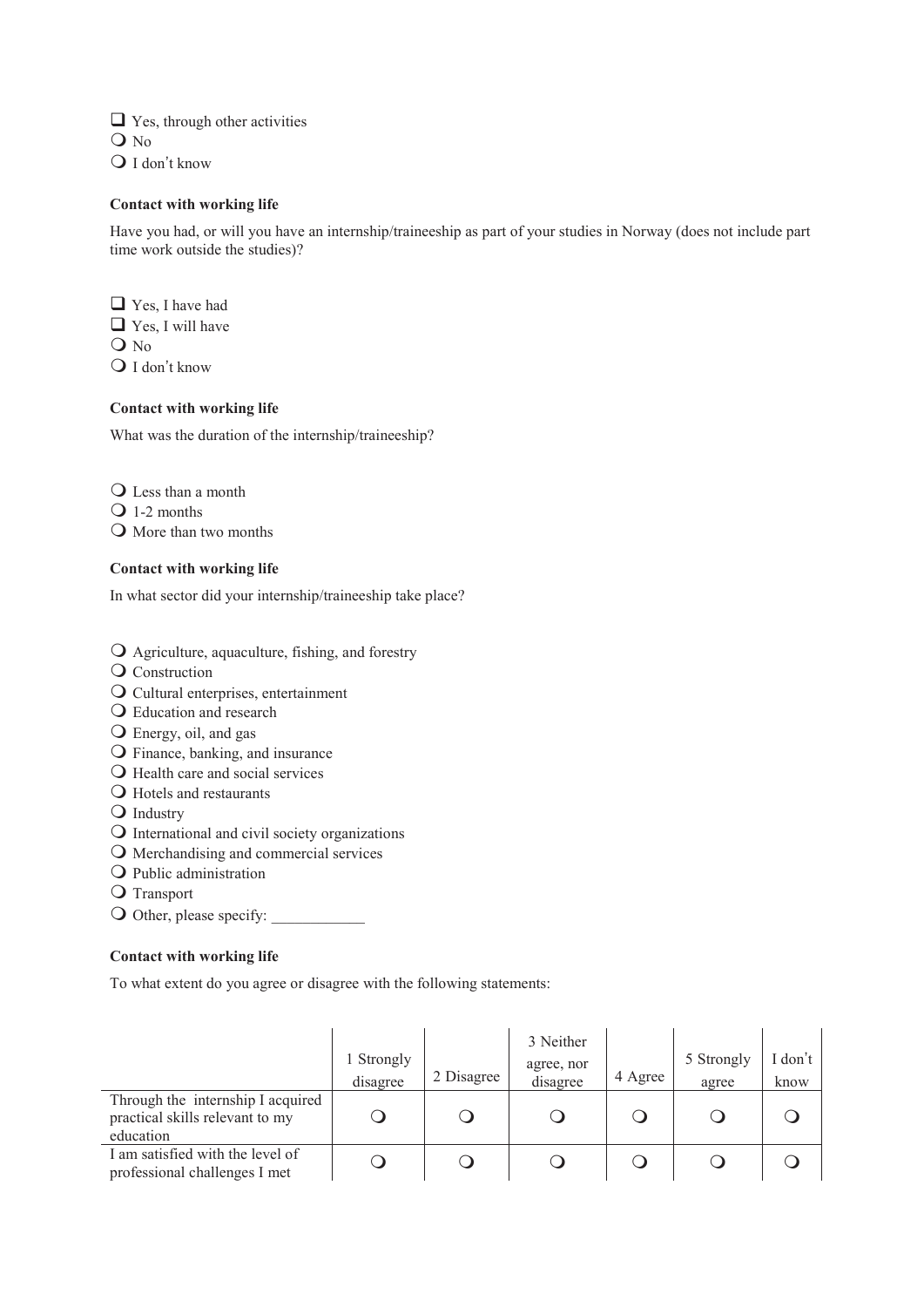|                                                                                      | 1 Strongly<br>disagree | 2 Disagree | 3 Neither<br>agree, nor<br>disagree | 4 Agree | 5 Strongly<br>agree | I don't<br>know |
|--------------------------------------------------------------------------------------|------------------------|------------|-------------------------------------|---------|---------------------|-----------------|
| during the internship/traineeship                                                    |                        |            |                                     |         |                     |                 |
| The internship enabled me to<br>make use of theoretical<br>knowledge from my studies |                        |            |                                     |         |                     |                 |
| My internship experience is used<br>as a basis for reflection in my<br>course(s)     |                        |            |                                     |         |                     |                 |
| The internship has made me<br>more attractive in the labor<br>market                 |                        |            |                                     |         |                     |                 |

# **Study environment**

How satisfied or dissatisfied are you with the following aspects of your study environment?

|                                                                    | 1 Very<br>dissatisfied | 2 Dissatisfied | 3 Neither satisfied<br>nor dissatisfied | 4 Satisfied | 5 Very<br>satisfied |
|--------------------------------------------------------------------|------------------------|----------------|-----------------------------------------|-------------|---------------------|
| The social environment<br>among the students                       |                        |                |                                         |             |                     |
| The academic environment<br>among the students                     |                        |                |                                         |             |                     |
| The relationship between the<br>students and the academic<br>staff |                        |                |                                         |             |                     |

#### **Study environment**

Please estimate the total share of Norwegian students who attend courses/classes with you this semester

O Percent Norwegian students:

O None

I don't know

#### **Study environment**

How often do you interact academically with Norwegians in the following settings:

|                                                                                            | Daily/ almost<br>daily | Weekly | Monthly | Rarely or<br>never |
|--------------------------------------------------------------------------------------------|------------------------|--------|---------|--------------------|
| I interact with Norwegian students in the classroom<br>(/lecture hall, seminar room, etc.) |                        |        |         |                    |
| I interact with academic staff in the classroom (/lecture<br>hall, seminar room, etc.)     |                        |        |         |                    |
| I discuss academic issues with Norwegian students<br>outside the classroom                 |                        |        |         |                    |
| I discuss academic issues with academic staff outside the<br>classroom                     |                        |        |         |                    |

## **Study environment**

During my current studies in Norway, I have worked on written assignments together with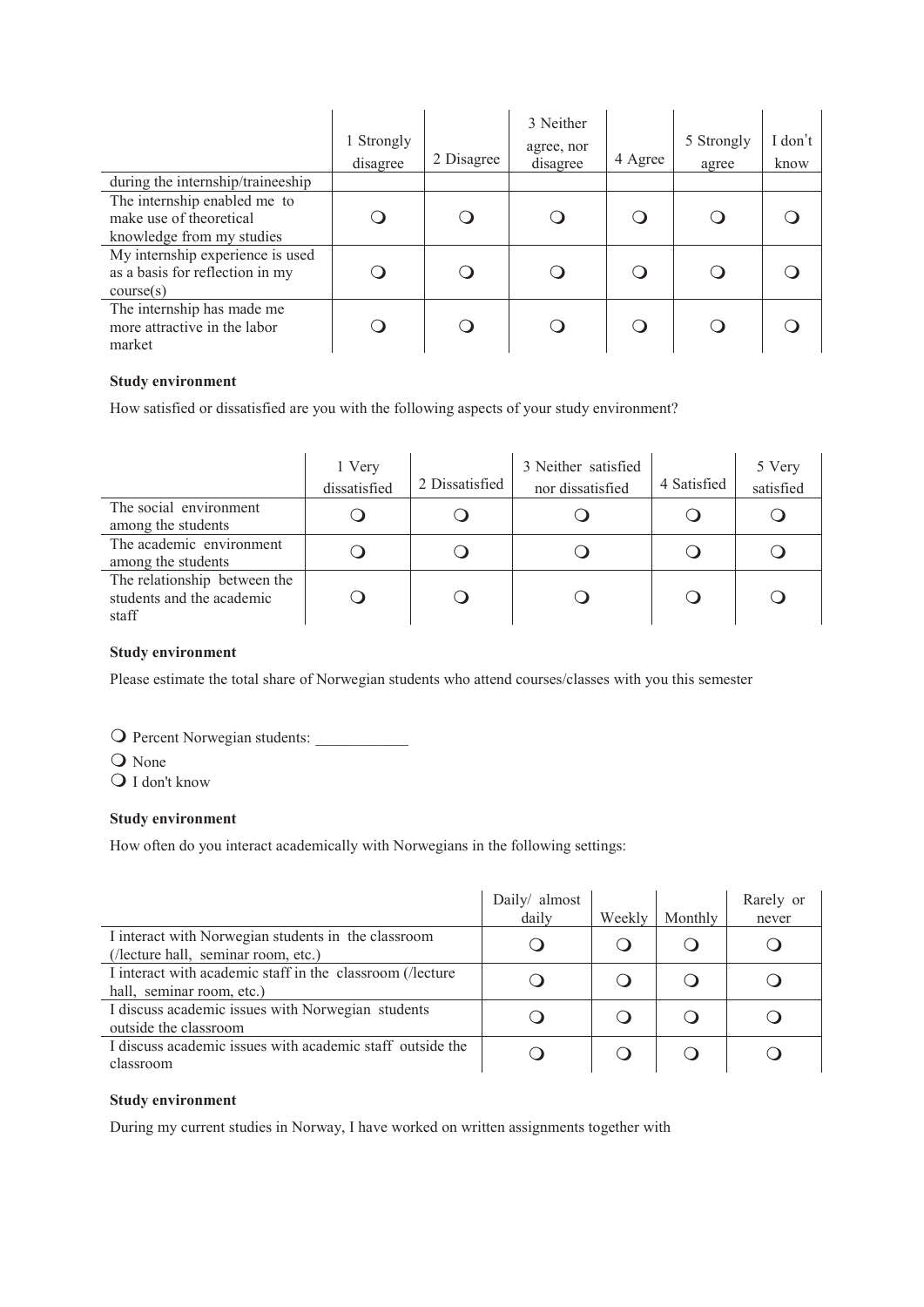|                               |  | $Y$ es   No   I don't know |
|-------------------------------|--|----------------------------|
| Norwegian students            |  |                            |
| Students from my home country |  |                            |
| Other international students  |  |                            |

#### **Study environment**

Did you attend an introductory week at your university/college?

 Yes O No O Not applicable

#### **Study environment**

During the introductory week at my university/college, I became acquainted with at least one

- Norwegian student
- $\Box$  Student from my home country
- $\Box$  International student
- Q No one
- $\Box$  Student whose nationality is unknown to me

#### **Study environment**

Are you attending, or have you attended a Norwegian language training course during your studies in Norway?

 Yes  $Q$  No

#### **Study environment**

Why haven't you attended a Norwegian language training course?

*Choose the answer that fits the best.* 

 $\bigcirc$  I don't want to

- $\bigcirc$  I don't need to
- $\bigcirc$  I don't have time
- There are no such courses offered at my institution
- $\bigcirc$  I haven't had any information about such courses
- The courses at my institution are fully booked
- $\bigcirc$  I am not eligible for such courses at my institution

#### **Study environment**

To what extent have you participated in any of the following organized voluntary student activities in Norway?

|                             | Daily/almost daily | Weekly | Monthly   Rarely or never |
|-----------------------------|--------------------|--------|---------------------------|
| International student group |                    |        |                           |
| Student union               |                    |        |                           |
| Program of study-club       |                    |        |                           |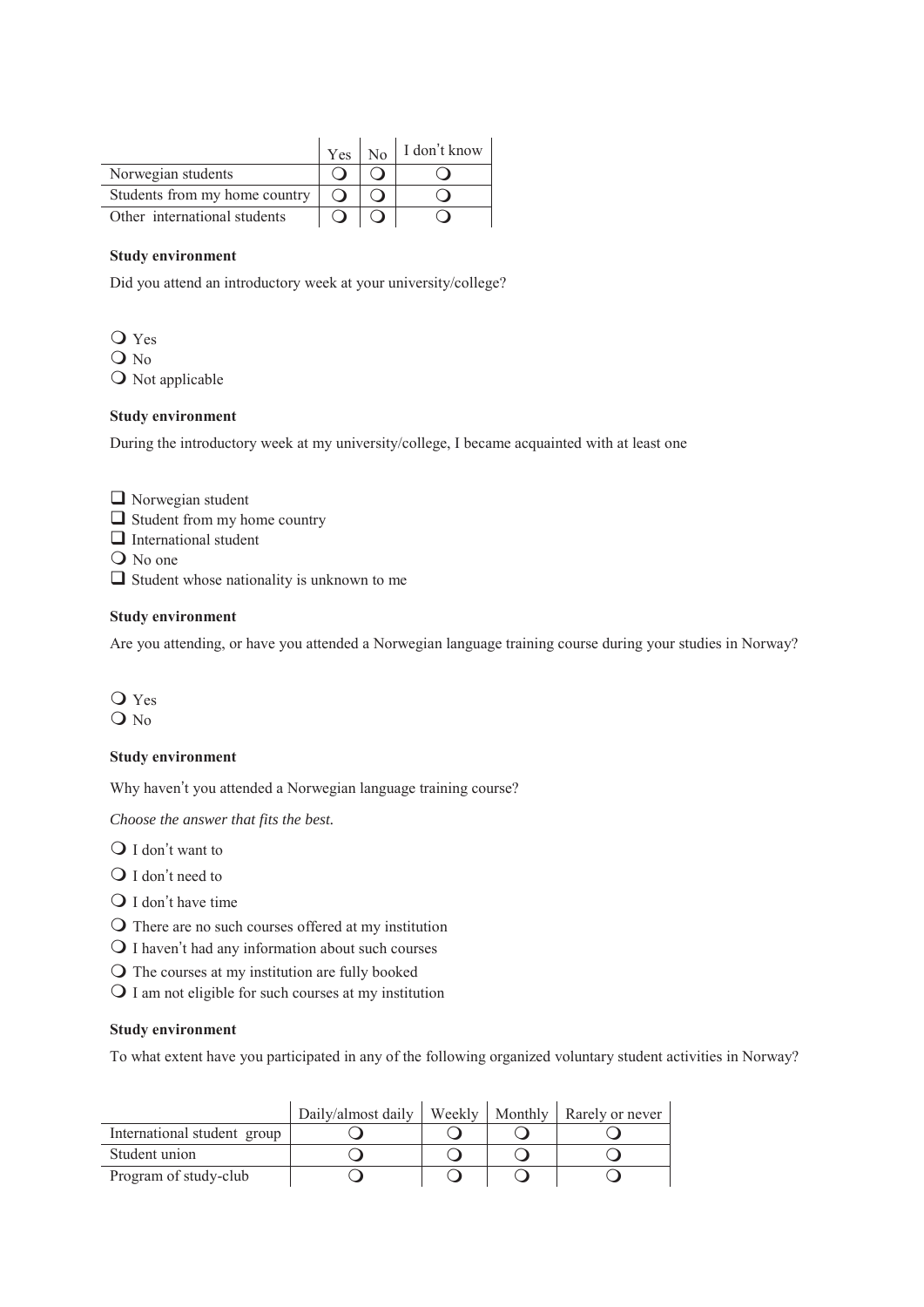|                          | Daily/almost daily | Weekly | Monthly   Rarely or never |
|--------------------------|--------------------|--------|---------------------------|
| Sports team              |                    |        |                           |
| Music/theatre/arts group |                    |        |                           |
| Other student group      |                    |        |                           |

#### **Study environment**

How often do you socialize with the following groups in your leisure time?

|                             | Daily/almost daily | Weekly 1 | Monthly   Rarely or never |
|-----------------------------|--------------------|----------|---------------------------|
| Norwegians                  |                    |          |                           |
| People from my home country |                    |          |                           |
| People from other countries |                    |          |                           |

#### **Study environment**

I currently share accommodation with

*Choose all relevant answers* 

**Q** Someone from Norway

 $\Box$  Someone from my home country

■ Someone from another country

No one (I live alone)

## **Study environment**

I currently live

In a university/college residence

In a private house, apartment or room I am renting

In an apartment or house that I or my family own

Homestay (living with a host family)

#### **Study environment**

Listed below are several statements about studying in Norway. Please indicate how much you agree or disagree with each statement.

| It is easy for me to make friends with<br>Norwegian students                    | 1 Strongly<br>disagree | 2 Disagree | 3 Neither<br>agree, nor<br>disagree | 4 Agree | 5 Strongly<br>agree |
|---------------------------------------------------------------------------------|------------------------|------------|-------------------------------------|---------|---------------------|
| It is easy for me to make friends<br>with other international students          |                        |            |                                     |         |                     |
| I prefer to mix with people from my<br>own culture                              |                        |            |                                     |         |                     |
| Norwegian students show interest in<br>my country and culture                   |                        |            |                                     |         |                     |
| The academic staff shows interest in<br>my country and culture                  |                        |            |                                     |         |                     |
| I would like more chances to<br>experience Norwegian culture and<br>family life |                        |            |                                     |         |                     |
| It is easy for me to meet Norwegians<br>outside the university/college          |                        |            |                                     |         |                     |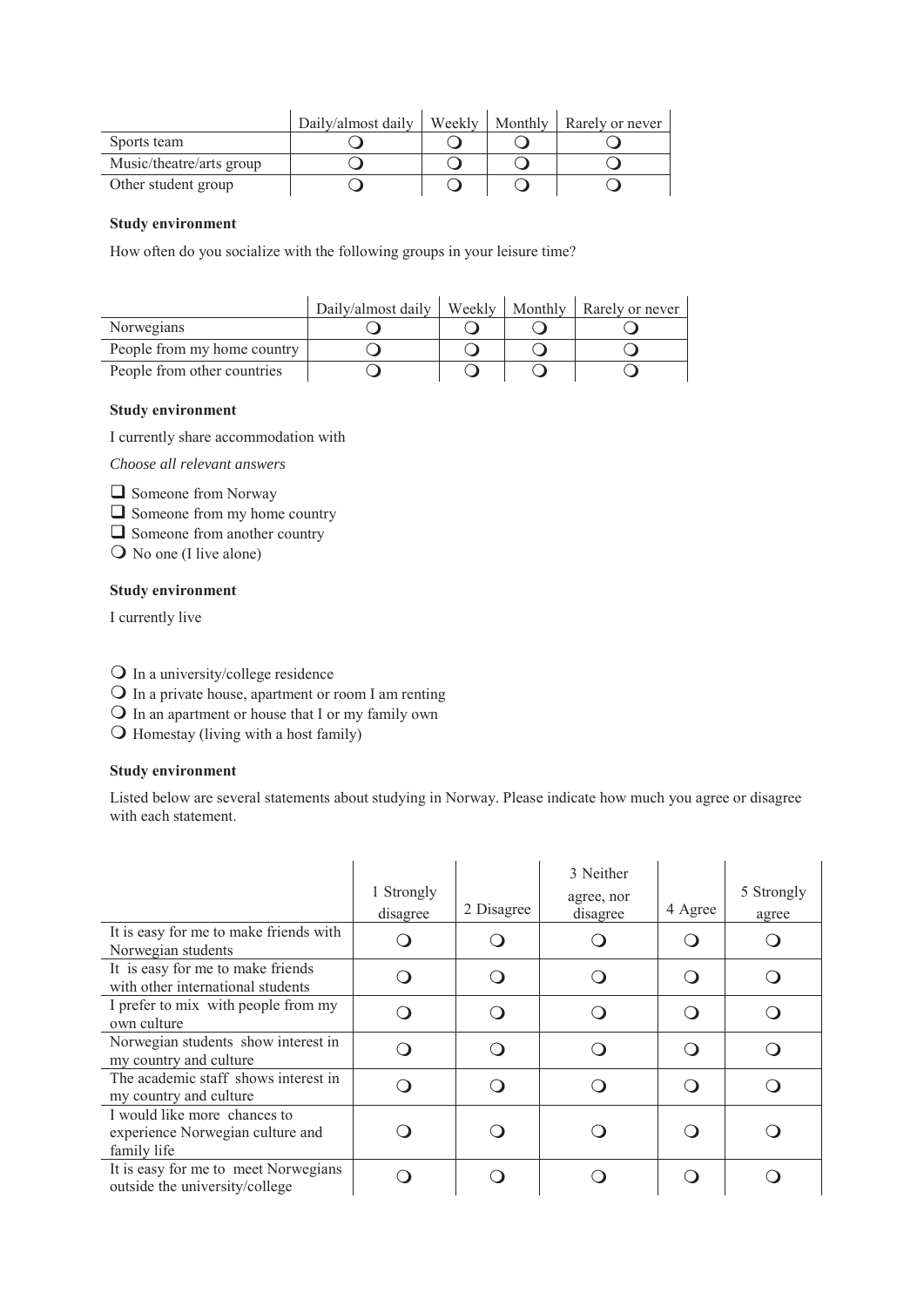|                                               | i Strongly<br>disagree | 2 Disagree | 3 Neither<br>agree, nor<br>disagree | 4 Agree | 5 Strongly<br>agree |
|-----------------------------------------------|------------------------|------------|-------------------------------------|---------|---------------------|
| Norway is a welcoming and tolerant<br>society |                        |            |                                     |         |                     |

### **Well-being**

During your studies in Norway, have you ever

|                                                                                                | Daily/almost |        |         | Rarely or |
|------------------------------------------------------------------------------------------------|--------------|--------|---------|-----------|
|                                                                                                | daily        | Weekly | Monthly | never     |
| Felt lonely                                                                                    |              |        |         |           |
| Felt homesick                                                                                  |              |        |         |           |
| Been harassed because of your gender, skin color,<br>national, ethnic, or religious background |              |        |         |           |

# **Overall impressions and future plans**

Are you considering to stay on in Norway after your current studies?

 Yes  $Q$  No

# **Overall impressions and future plans**

Why are you considering to stay on in Norway?

*Please indicate the most important reason from the list below.* 

Q I want to continue as a student in Norway

 $\bigcirc$  I want to find a job in Norway

I already have a job in Norway

I have family, friends and/or partner in Norway

O Other, please specify:

# **Overall impressions and future plans**

Below is a list of statements about Norwegian education. To what extent do you agree or disagree with these statements?

|                                                                                            | 1 Strongly<br>disagree | 2 Disagree | 3 Neither<br>agree, nor<br>disagree | 4 Agree | 5 Strongly<br>agree |
|--------------------------------------------------------------------------------------------|------------------------|------------|-------------------------------------|---------|---------------------|
| The relations between students and<br>academic staff are informal and relaxed              |                        |            |                                     |         |                     |
| The teaching is organized in small<br>groups                                               |                        |            |                                     |         |                     |
| The teaching is research-based and<br>conducted by researchers/professors                  |                        |            |                                     |         |                     |
| Students have extensive flexibility and<br>self-determination in their everyday<br>studies |                        |            |                                     |         |                     |
| The campus facilities (libraries, reading<br>rooms, etc.) are modern                       |                        |            |                                     |         |                     |
| International students are treated as<br>resources by the universities/colleges            |                        |            |                                     |         |                     |
| I am overall satisfied with my current<br>studies in Norway                                |                        |            |                                     |         |                     |